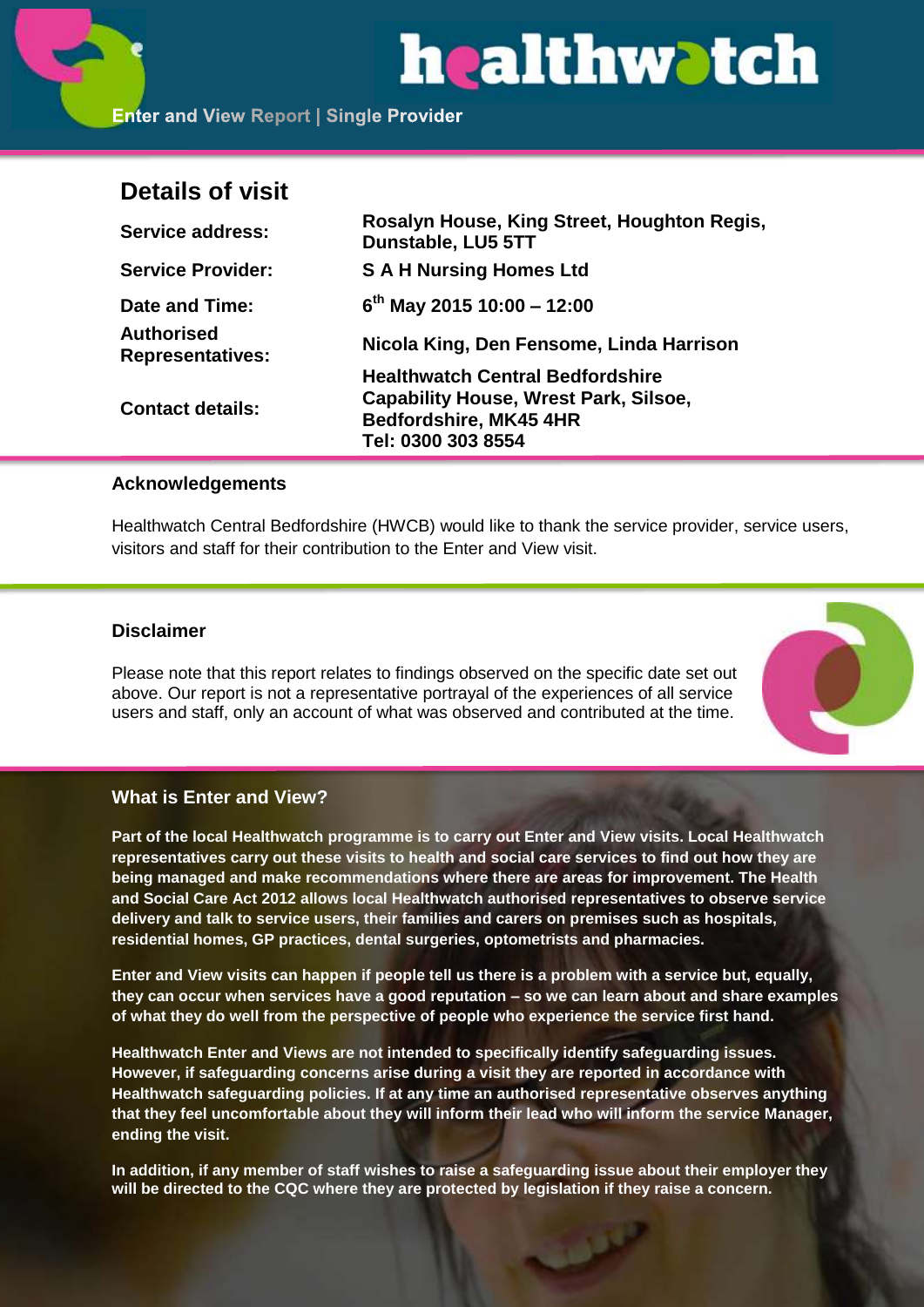# **Purpose of the visit**

- To engage with service users of care homes and understand how dignity is being respected in a care home environment;
- Identify examples of good working practice;
- Observe residents and relatives engaging with the staff and their surroundings;
- Consult with residents, relatives and staff about their experiences of the environment within the home and how care is delivered.

# **Strategic drivers**

- Care Quality Commission dignity and wellbeing strategy
- Care homes are a Local Healthwatch priority

#### **Methodology**

#### **This was an announced Enter and View visit.**

On arrival at Rosalyn House Healthwatch Central Bedfordshire (HWCB) representatives were met by a member of staff who was helpful in trying to find the Manager. The Assistant Manager informed representatives that the registered Manager listed on HWCB paperwork had left 12 months previously and the new home Manager is currently covering a Managerial role at another home.

The HWCB poster was clearly displayed on the noticeboard in the foyer of Rosalyn House.

Representatives met and spoke to a Bedfordshire Clinical Commissioning Group representative in the foyer waiting area, who praised the home for its quality of care and staff.

HWCB representatives were shown around the home by the Activities Coordinator for the first hour, during which time representatives were introduced to members of staff and residents.



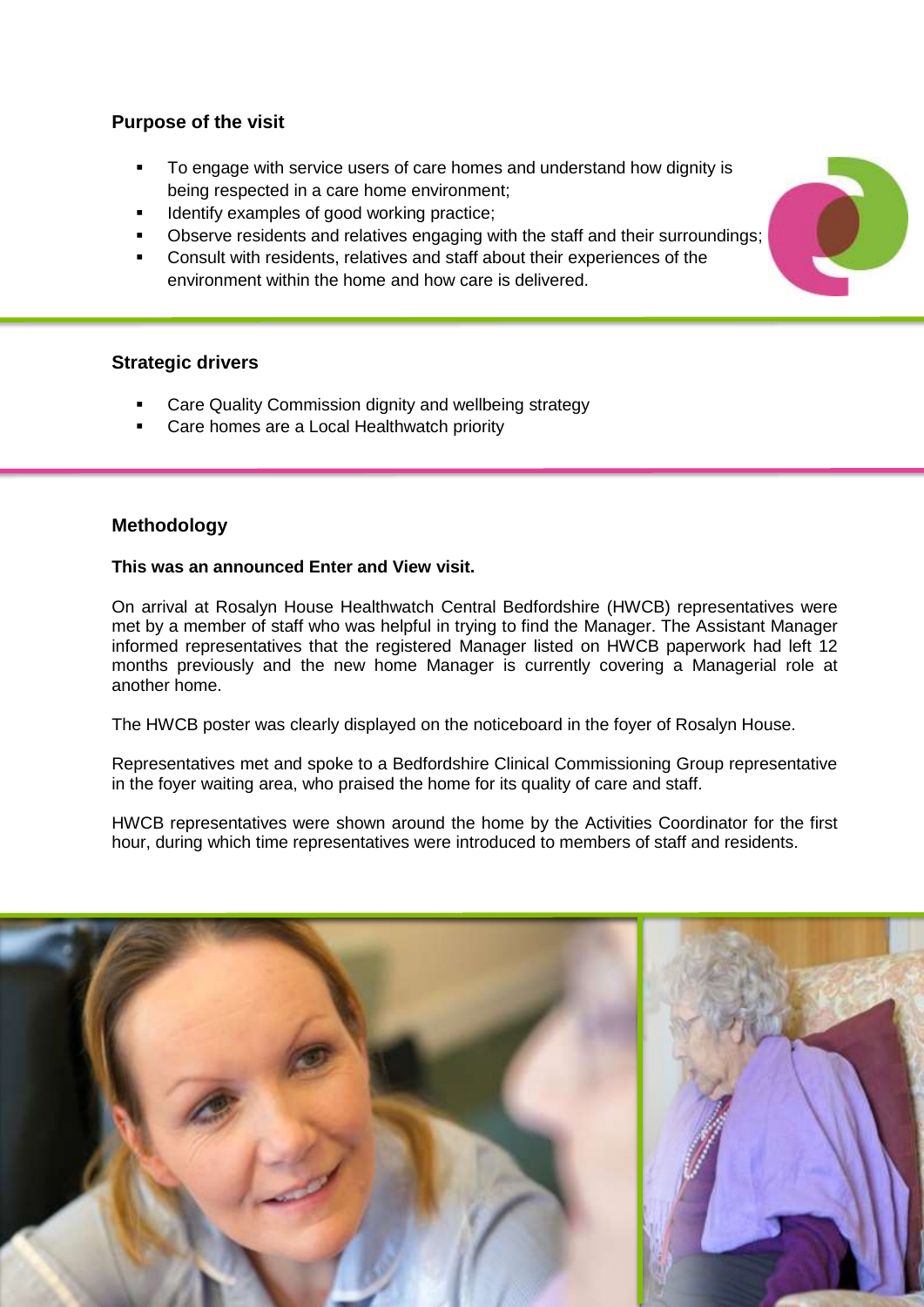# **Summary of findings**

At the time of the visit, the evidence is that the home was operating to a good standard of care with regard to cleanliness, dignity and respect.

The Manager advised representatives that the current capacity of the home is as follows:

- $\geq$  46 bedrooms of which 45 were currently occupied;
- $\triangleright$  The home has three floors which are accessible by a lift;
- $\triangleright$  The residents level of need is high from Mental Health to Dementia;
- $\geq 10$  carers, 2 nurses and 1 Manager cover three floors during the day;
- $\triangleright$  4 carers and 1 nurse are on duty at night.



#### **Results of Visit**

#### **Environment**

On entry to the home, a slight odour was noticed although this disappeared once cleaning had taken place.

The waiting area in the foyer was designed to look like a street scene, hosting a painting of a bus stop with posts and a bench for visitors to sit. There were large sunflower pictures decorated on the doors.

The ground floor lounge was plainly decorated with some pictures on the wall; it also hosted a 1950s style kitchen and all items from that era.

The kitchen is on the ground floor and has a large activity lounge / dining area attached to it. A large 'café' sign can be seen with a serving area indicating a place for residents to pop in for a drink.

Activities are often delivered in the lounge which overlooks a large garden area. The garden has high security fencing which lends itself to space for residents to walk outside. A mockup shop front was set up in the garden depicting an old sweet shop; all part of activity and reminisce.

The first and second floors have large lounge areas and bedrooms along the corridors. Each lounge has a large pictorial weather board to inform the residents of the daily weather. The second floor is home to the large spa bath which is used for activity time for some residents who like relaxation.

#### **Promotion of Privacy, Dignity and Respect**

All residents are assigned their own room with their name and picture plaques on the doors which includes a memory box on the wall outside their door.

Residents are able to lock their rooms if desired; although the high level of need and support required often means this is not needed.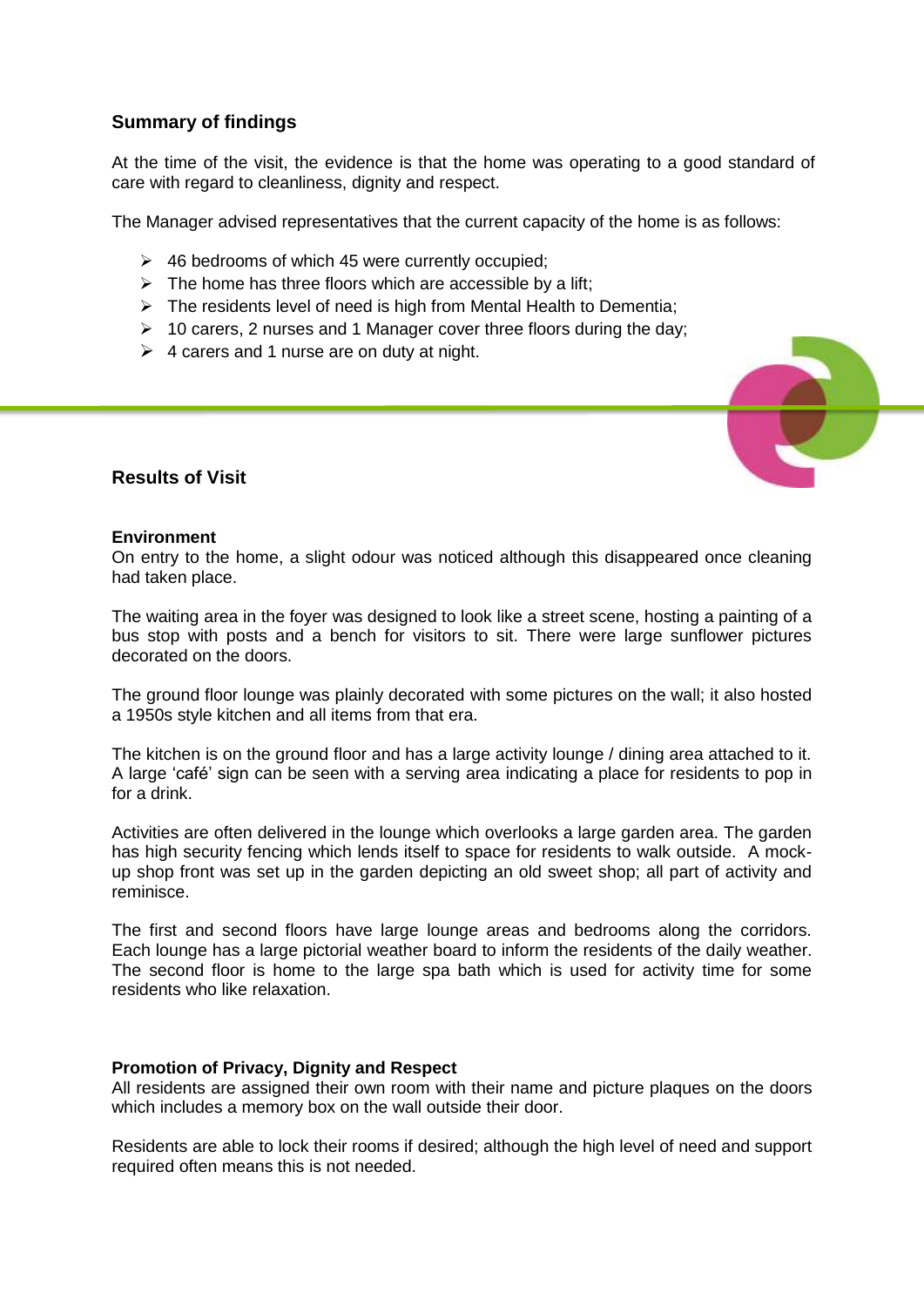Residents Care Plans are kept in locked secure rooms on each floor and the main files are kept in the Care Manager's office. The plans are reviewed regularly with staff, relatives and residents.

#### **Promotion of Independence**

Activities are available daily although the nature of the residents high support needs can make it difficult to engage them. Residents are encouraged to have an input into activity plans.

Residents do not have set times to rise in the morning as this is the individuals choice; they can remain in bed if they so wish, or until they need assistance. Residents on the second floor are more independent and are able to dress themselves.

Although there are set meal times food is available at all times and there are small kitchens in each lounge where staff can make drinks for the residents. Due to the support needs and high risk it is not deemed appropriate for residents to make themselves a drink. Alcohol is not normally allowed due to the different type of medications residents are taking.

Residents are able to access the garden and lounge areas at any time.

#### **Interaction between Residents and Staff**

HWCB representatives observed the staff speaking to the residents in a positive and supportive manner.

#### **Residents**

The nature of the resident's needs and mental ability to comprehend meant that it would be a challenge for HWCB authorised representatives to interact meaningfully with the residents. In addition, the unpredictability of some resident's behaviour could have created unnecessary risks. It was therefore decided between HWCB representatives and the interim Manager that no full discussions would take place with residents; only observations and short exchanges of words.

HWCB representatives observed a number of residents in the lounge areas, also walking around the home and having tea. They appeared to be happy, interacting with staff, watching TV and taking part in activities.

#### **Food**

There is a daily menu which is changed in the summer and winter months; options for dietary requirements are available. Fresh food is cooked on the premises with a choice for residents. A dietician is available monthly to review resident's dietary requirements and make changes where needed.

#### **Recreational activities/Social Inclusion/Pastoral needs**

The Activity Coordinator develops a programme of activities, for example, arts; gardening; sing a long; movie nights; outside entertainment; quizzes and pantomime visits.

The Activities Coordinator is looking to source a mini bus to take a group of residents outside of the home on trips; HWCB representatives suggested that she contact BRCC for the mini bus brokerage.

Key services provided at the home include: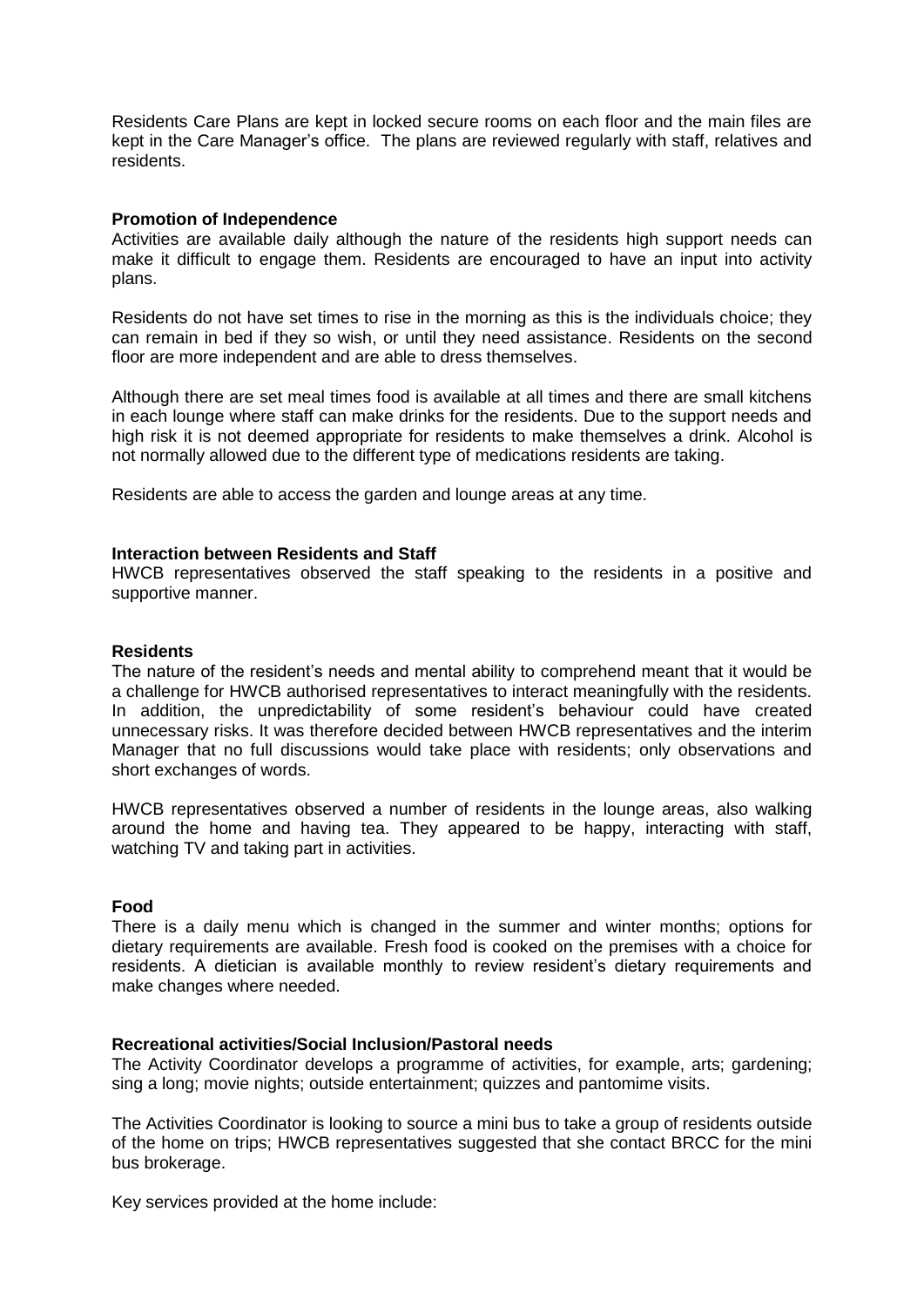- $\triangleright$  A local GP from the medical centre visits every Thursday;
- $\triangleright$  A Hairdresser visits weekly every Wednesday and Friday;
- $\triangleright$  Foot care is offered every 6 weeks;
- $\triangleright$  A Dentist visits when needed:
- $\triangleright$  An Optician visits when needed;
- $\triangleright$  Religious needs are catered for when needed and some ladies are taken to church as and when requested.

#### **Involvement in Key Decisions**

Residents are part of the decision making process of all activities although as mentioned by the Activities Coordinator, it can be difficult to engage the residents in actually taking part due to their support needs.

Residents and relative meetings take place at regular intervals throughout the year to talk through ideas, issues and support.

Noticeboards were visible around the home providing key information about meetings, food options and activities.

#### **Concerns/Complaints Procedure**

Staff complaints are always directed to their line manager and dealt with quickly. Relatives can also raise complaints directly with the Manager. The interim Manager informed HWCB representatives that complaints are rare and she is keen to promote a working environment that is supportive and open.

#### **Staff**

All staff, HWCB representatives met and observed, were friendly and enthusiastic. Representatives were informed that staff are offered regular training which is often held 'in house' including NVQ courses and manual handling.

The home does make use of agency staff on a regular basis however agency staff are used as a temporary measure due to sickness and staff shortages. HWCB representatives met with an agency staff member on duty on the day of the visit.

#### **Visitors and Relatives;**

There is no set time for relatives to visit although they are respectful of busy times during the day. Security at the home includes a door entry code for residents and relatives and telecom for visitors on the gate. Resident's families and friends are involved in activities, particularly tea parties, Valentines dinner and firework night. The mayor has also visited the home and stayed for tea on occasion.

Unfortunately, at the time of HWCB visit, no relatives were in attendance at the home although HWCB posters had been displayed two weeks prior to the visit. HWCB were not contacted by relatives prior to or since the visit to the home.

#### **Additional Findings**

- $\triangleright$  HWCB representatives noticed that sanitizer's were not available throughout the home;
- $\triangleright$  Not all staff wore name badges.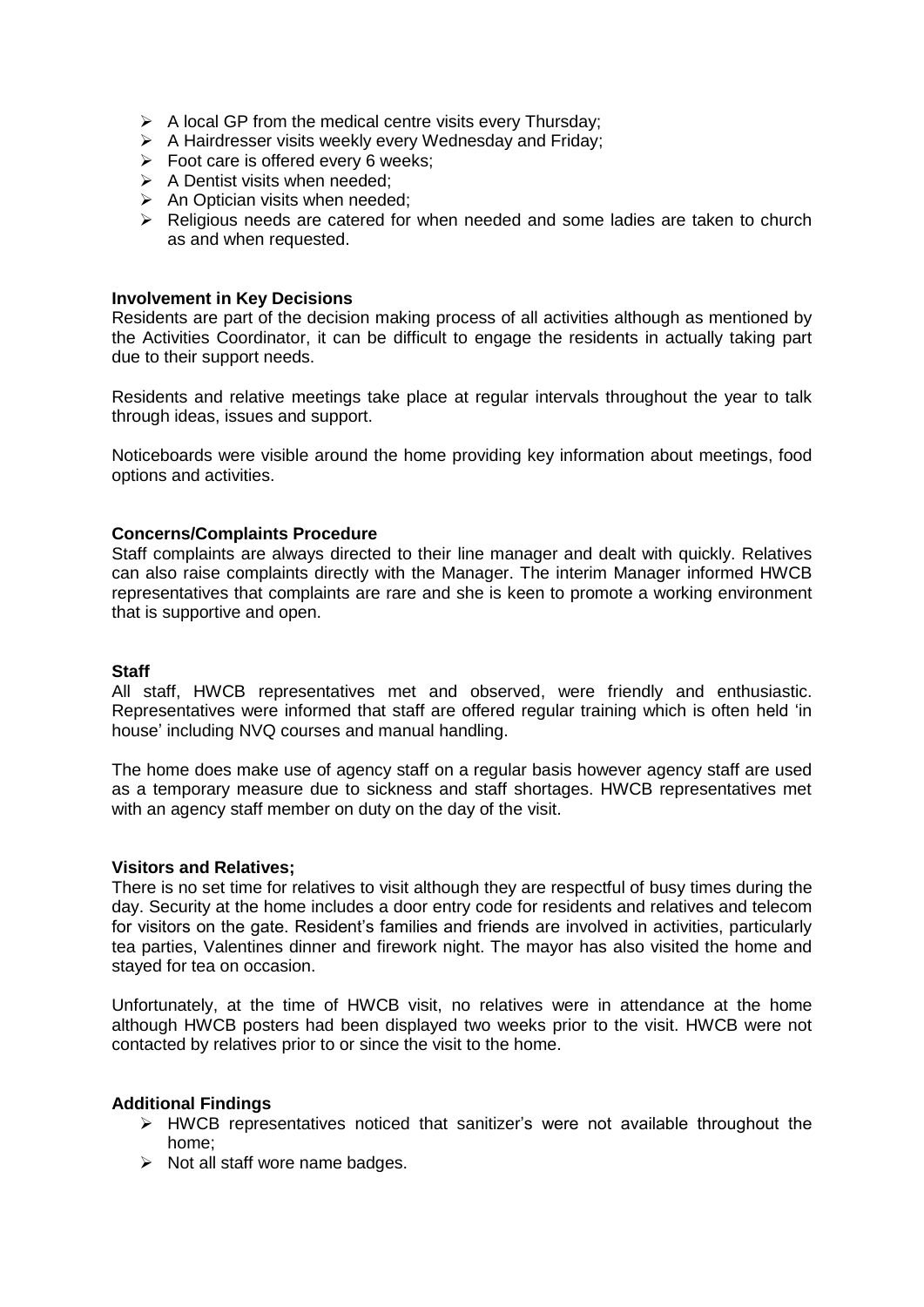# **Recommendations**

This report highlights the good practice that was observed and reflects the resident's satisfaction with the care and support provided.

- $\triangleright$  Healthwatch Central Bedfordshire recommends that all staff should be issued with and wear name badges to assist residents in recognising care staff.
- $\triangleright$  HWCB further recommends that hand sanitisers be sited at several strategic locations around the home to assist in infection control.
- $\triangleright$  Healthwatch Central Bedfordshire recommends that this report is shared with the residents of Rosalyn House and their family members to advise that if they should wish to contribute any additional comments about the report, to contact Healthwatch Central Bedfordshire direct on 0300 303 8554.